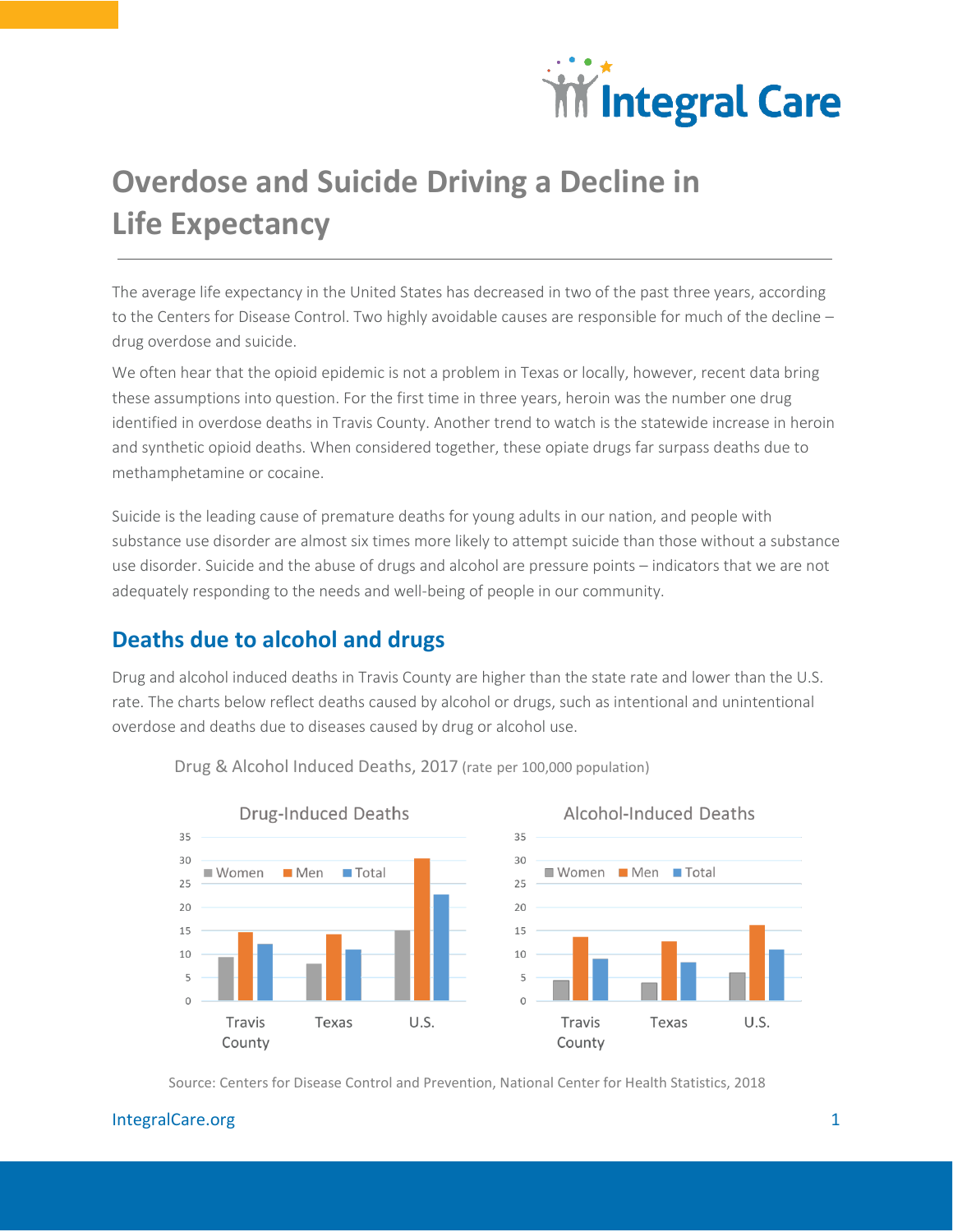

# **Drug related deaths in Travis County**

There were 226 drug-related deaths in Travis County in 2018, according to the Travis County Medical Examiner's Office. White men are overrepresented in these deaths.



Source: Travis County Medical Examiner's Office

Heroin was noted in more Travis County drug overdose deaths than any other drug in 2018. The rate of drug deaths due to prescription opioids fell slightly, perhaps reflecting tighter controls and changing practices that reduce the amount of opioids prescribed. It is interesting to note that, as deaths due to prescription opioids have decreased, deaths due to heroin have increased.



Source: Travis County Medical Examiner's Office

\* More than one drug may be noted in a single death. "Benzodiazepines" includes deaths due to Alprozolam, Diazepam and Clonazepam. "Rx Opioids" includes deaths caused by Hydrocodone, Oxycodone, Methadone and prescription fentanyl.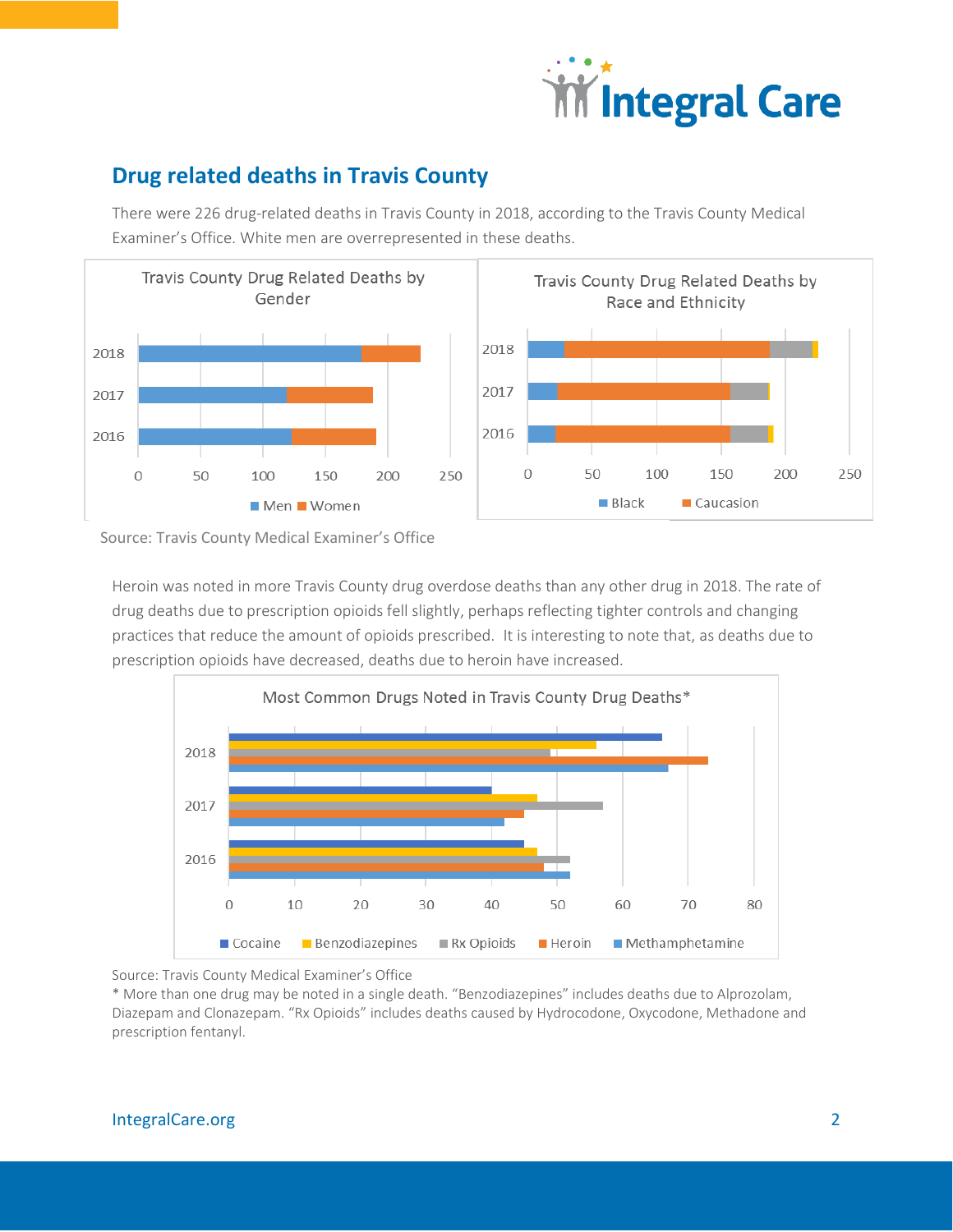

Cocaine and methamphetamine are the primary killers for people in the State of Texas. However, according to the State epidemiologist, opioids are present in about half of all accidental poisoning deaths, and among youth and young adults, opioids are present in over 70% of drug overdose deaths. These youth trends combined with the data below that show the recent increase in deaths due to heroin and synthetic opioids (mostly fentanyl) raise concerns that the opioid epidemic has reached Texas.



Source: [National Drug Early Warning System](https://ndews.umd.edu/sites/ndews.umd.edu/files/SCS-Report-2018-Texas-FINAL.pdf)

#### **Suicide deaths in Travis County**

Men are more likely to die from suicide than women, but the suicide rate for women is growing at a faster pace. Research by [JAMA](https://jamanetwork.com/journals/jamanetworkopen/fullarticle/2733430?utm_source=For_The_Media&utm_medium=referral&utm_campaign=ftm_links&utm_term=051719) [Network](https://jamanetwork.com/journals/jamanetworkopen/fullarticle/2733430?utm_source=For_The_Media&utm_medium=referral&utm_campaign=ftm_links&utm_term=051719) has found that the suicide rate for girls aged 10 to 14 has increased at an especially high rate at the national level. It is also concerning to note that the suicide rate for women in Travis County is higher than both the state and national rate**.**

According to the Travis County Medical Examiner's Office, there were 158 suicide deaths in Travis County in 2018. The highest rates of suicide occurred among the working age population between the ages of 21 and 60.

Suicide Death Rates per 100,000 population, 2017

|                      | <b>Males</b> | <b>Females</b> | Total |
|----------------------|--------------|----------------|-------|
| <b>Travis County</b> | 19.5         | 7.1            | 13.4  |
| <b>Texas</b>         | 21.1         | 5.7            | 13.3  |
| U.S.                 | 22.9         | 6.3            | 14.5  |

Source: Centers for Disease Control and Prevention, National Center for Health Statistics. Underlying Cause of Death, 2017.



Source: Travis County Medical Examiner's Office